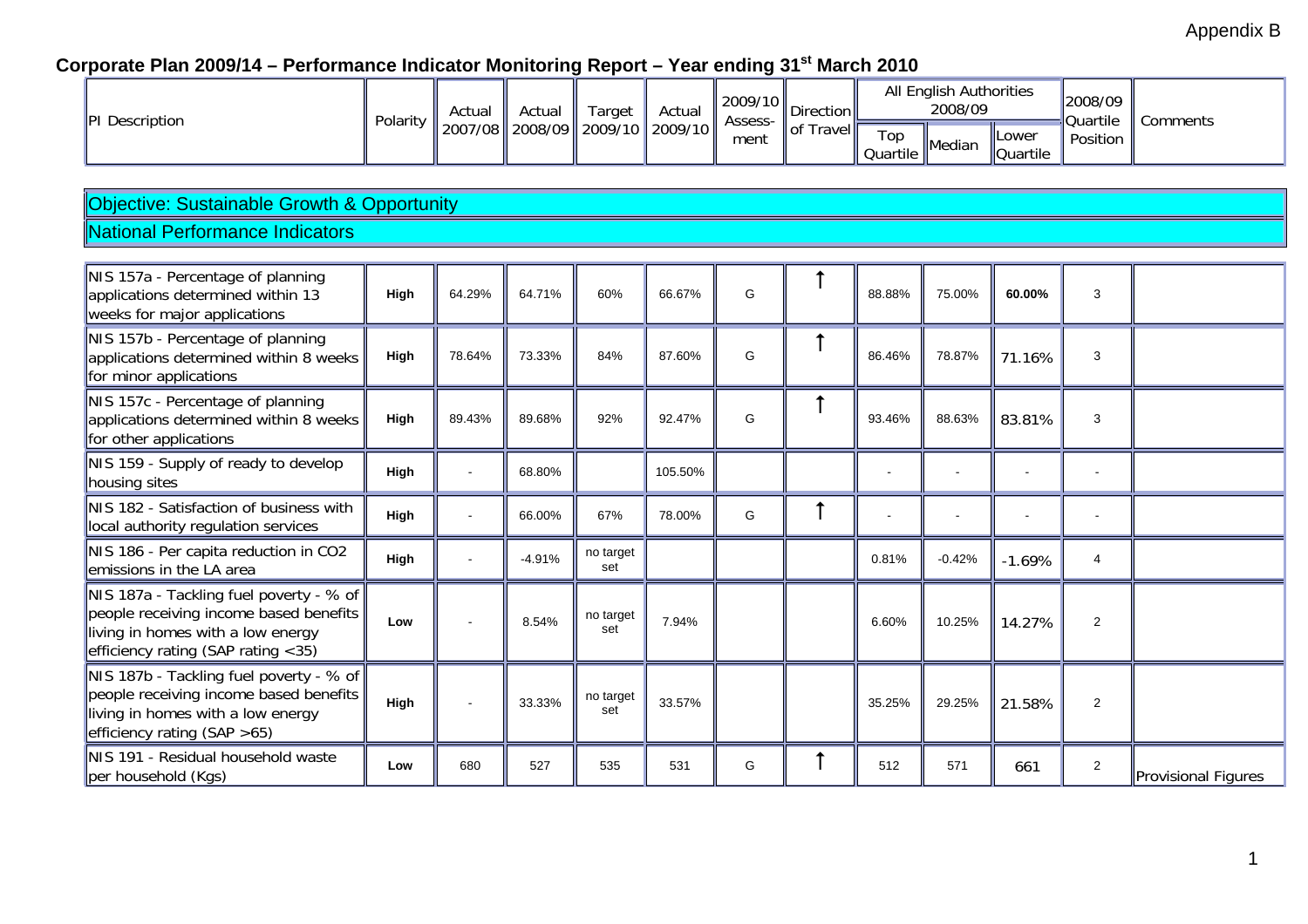## Appendix B

## Corporate Plan 2009/14 - Performance Indicator Monitoring Report - Year ending 31<sup>st</sup> March 2010

| PI Description                                                                                                                            | Polarity | Actual  | Actual  | Target<br>2009/10    | Actual<br>2009/10    | 2009/10<br>Assess-<br>ment | <b>Direction</b><br>of Travel |                 | All English Authorities<br>2008/09 |                          | 2008/09<br>Quartile | Comments                                                                                                                                                                                      |
|-------------------------------------------------------------------------------------------------------------------------------------------|----------|---------|---------|----------------------|----------------------|----------------------------|-------------------------------|-----------------|------------------------------------|--------------------------|---------------------|-----------------------------------------------------------------------------------------------------------------------------------------------------------------------------------------------|
|                                                                                                                                           |          | 2007/08 | 2008/09 |                      |                      |                            |                               | Top<br>Quartile | Median                             | Lower<br><b>Quartile</b> | Position            |                                                                                                                                                                                               |
|                                                                                                                                           |          |         |         |                      |                      |                            |                               |                 |                                    |                          |                     |                                                                                                                                                                                               |
| NIS 192 - Percentage of household<br>waste sent for reuse, recycling and<br>composting                                                    | High     | 36.00%  | 48.03%  |                      | 46.80%               |                            |                               | 43.18%          | 36.74%                             | 29.91%                   | $\overline{1}$      | Provisional Figures                                                                                                                                                                           |
| NIS 193 - Percentage of municipal<br>waste land filled                                                                                    | Low      | 64.00%  | 54.29%  | 52%                  | 50.81%               | G                          |                               | 45.40%          | 56.40%                             | 63.81%                   |                     | Provisional Figures                                                                                                                                                                           |
| NIS 194 - Air quality - % reduction in<br>NO <sub>x</sub> and primary PM10 emissions<br>through local authority's estate and<br>operation | Low      |         |         | No Data<br>available | No Data<br>available |                            |                               |                 |                                    |                          |                     |                                                                                                                                                                                               |
| NIS 195a - Improved street and<br>lenvironmental cleanliness - Litter                                                                     | Low      | 10%     | 5%      | 5%                   | 6%                   | R                          | $\uparrow$                    | 3%              | 5%                                 | 8%                       | $\overline{2}$      | Highly ambitious<br>target set by LAA.<br>The 6% achieved<br>represents a very<br>high standard for the<br>area and public<br>satisfaction levels for<br>street cleaning are<br>top quartile. |
| NIS 195b - Improved street and<br>environmental cleanliness - Detritus                                                                    | Low      | 36%     | 22%     | 17%                  | 14%                  | G                          |                               | 6%              | 10%                                | 15%                      | $\overline{4}$      | Provisional Figures                                                                                                                                                                           |
| NIS 195c - Improved street and<br>environmental cleanliness - Graffiti                                                                    | Low      | 2%      | 2%      | 1%                   | 1%                   | G                          | $\leftrightarrow$             | 1%              | 2%                                 | 4%                       | $\mathbf{2}$        | Provisional Figures                                                                                                                                                                           |
| NIS 195d - Improved street and<br>environmental cleanliness - Fly Posting                                                                 | Low      | 2%      | $0\%$   | 1%                   | $0\%$                | G                          | $\leftrightarrow$             | 0%              | 0%                                 | 1%                       | $\overline{1}$      | Provisional Figures                                                                                                                                                                           |
| NIS 196 - Improved street and<br>environmental cleanliness - fly tipping<br>(Grading)                                                     | Low      | -1      | 1       | $\overline{1}$       | 1                    | G                          | $\leftrightarrow$             | 2               | $\overline{c}$                     | 3                        |                     | Provisional Figures                                                                                                                                                                           |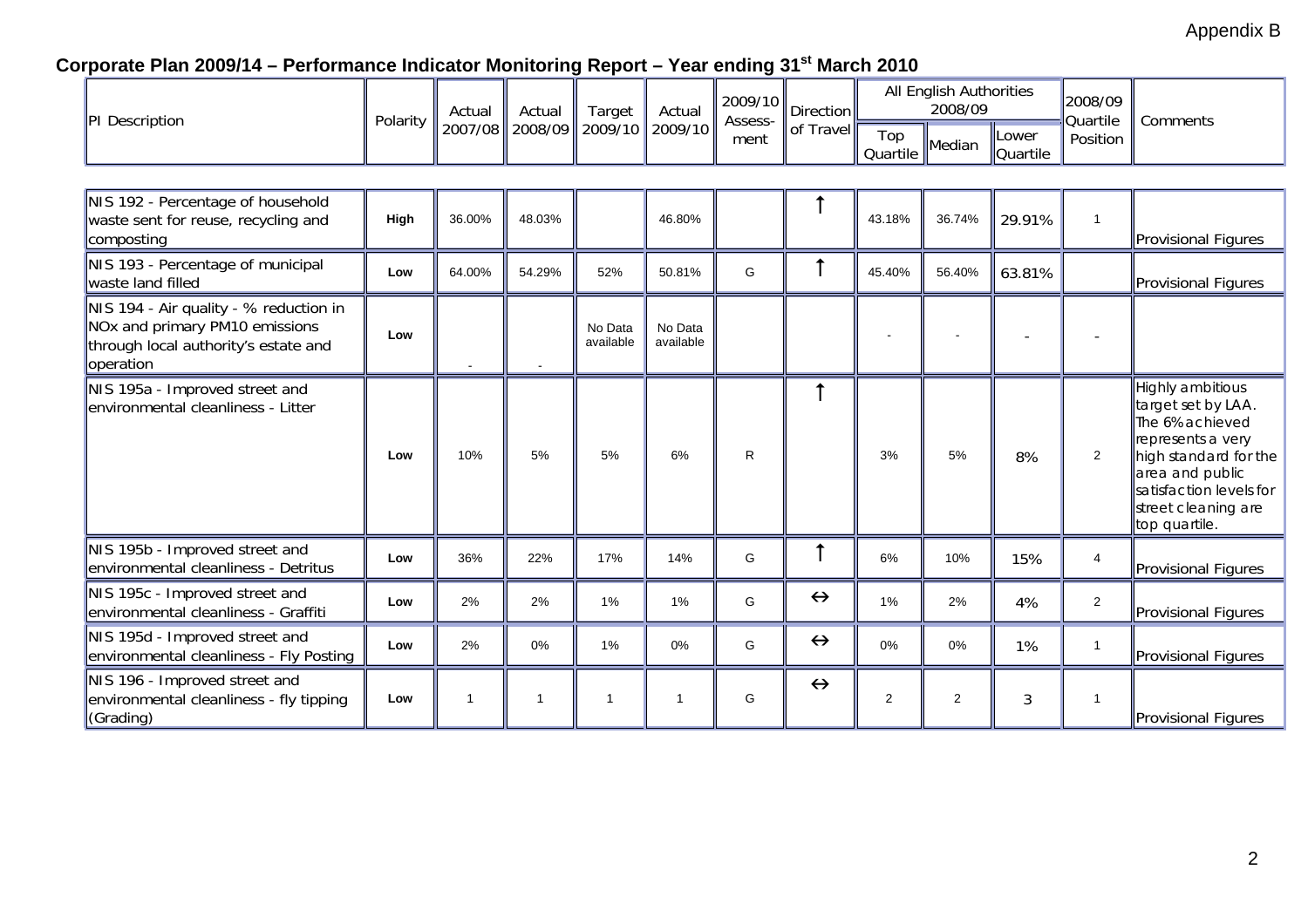## Corporate Plan 2009/14 - Performance Indicator Monitoring Report - Year ending 31<sup>st</sup> March 2010

| <b>PI</b> Description | Polarity | Actual                                   | Actual | Target | Actual | $\ 2009/10\ _{\infty}$<br>Assess- | irection          |                 | All English Authorities<br>2008/09 |                                  | 2008/09<br><b>Ouartile</b> | comments: |
|-----------------------|----------|------------------------------------------|--------|--------|--------|-----------------------------------|-------------------|-----------------|------------------------------------|----------------------------------|----------------------------|-----------|
|                       |          | 2007/08    2008/09    2009/10    2009/10 |        |        |        | ment                              | ∥of ⊺<br>Travelll | Top<br>Quartile | <b>Median</b>                      | <b>ILower</b><br><b>Quartile</b> | Position                   |           |

#### Local Performance Indicators

| CS 014 RV Based on Business Rates<br>(£ million)                                                   | High |                |       | no target<br>set | £49.12   | N/a          |                   |  |  |                                                                                                                                                                                                               |
|----------------------------------------------------------------------------------------------------|------|----------------|-------|------------------|----------|--------------|-------------------|--|--|---------------------------------------------------------------------------------------------------------------------------------------------------------------------------------------------------------------|
| ES 007 - Tonnage of CO2 reductions<br>arising from energy efficiency<br><i>improvements</i>        | High | 4.340          | 3,380 | 4.000            | 3.065    | $\mathsf{R}$ | ↓                 |  |  | The number of<br>linsulation<br>limprovements<br>linstalled exceeded<br>target levels. H<br>However a new more<br>realistic method<br>employed to<br>calculate savings<br>and the result fell<br>below target |
| ES 009 - Household waste and compost<br>collections missed per 100,000 due                         | Low  | 26             | 25    | 23               | 19.6     | G            |                   |  |  | Excludes days when<br>rounds abandoned<br>due to snow                                                                                                                                                         |
| <b>ES 010 - Kerbside recycling collections</b><br>missed per 100,000 due                           | Low  | 13             | 4     | 11               | 2.2      | G            |                   |  |  | Excludes days when<br>rounds abandoned<br>due snow                                                                                                                                                            |
| ES 011 - Complaints about household<br>waste and composting service per<br>100,000 collections due | Low  | 32             | 30    | 30               | 24.5     | G            |                   |  |  |                                                                                                                                                                                                               |
| ES 012 - Complaints about kerbside<br>recycling service per 100,000<br>collections due             | Low  | 16             | 6     | 15               | $\Delta$ | G            |                   |  |  |                                                                                                                                                                                                               |
| ES 013 - The average time to remove<br>$\parallel$ fly tips. (days)                                | Low  | $\overline{1}$ | -1    | 1                |          | G            | $\leftrightarrow$ |  |  |                                                                                                                                                                                                               |